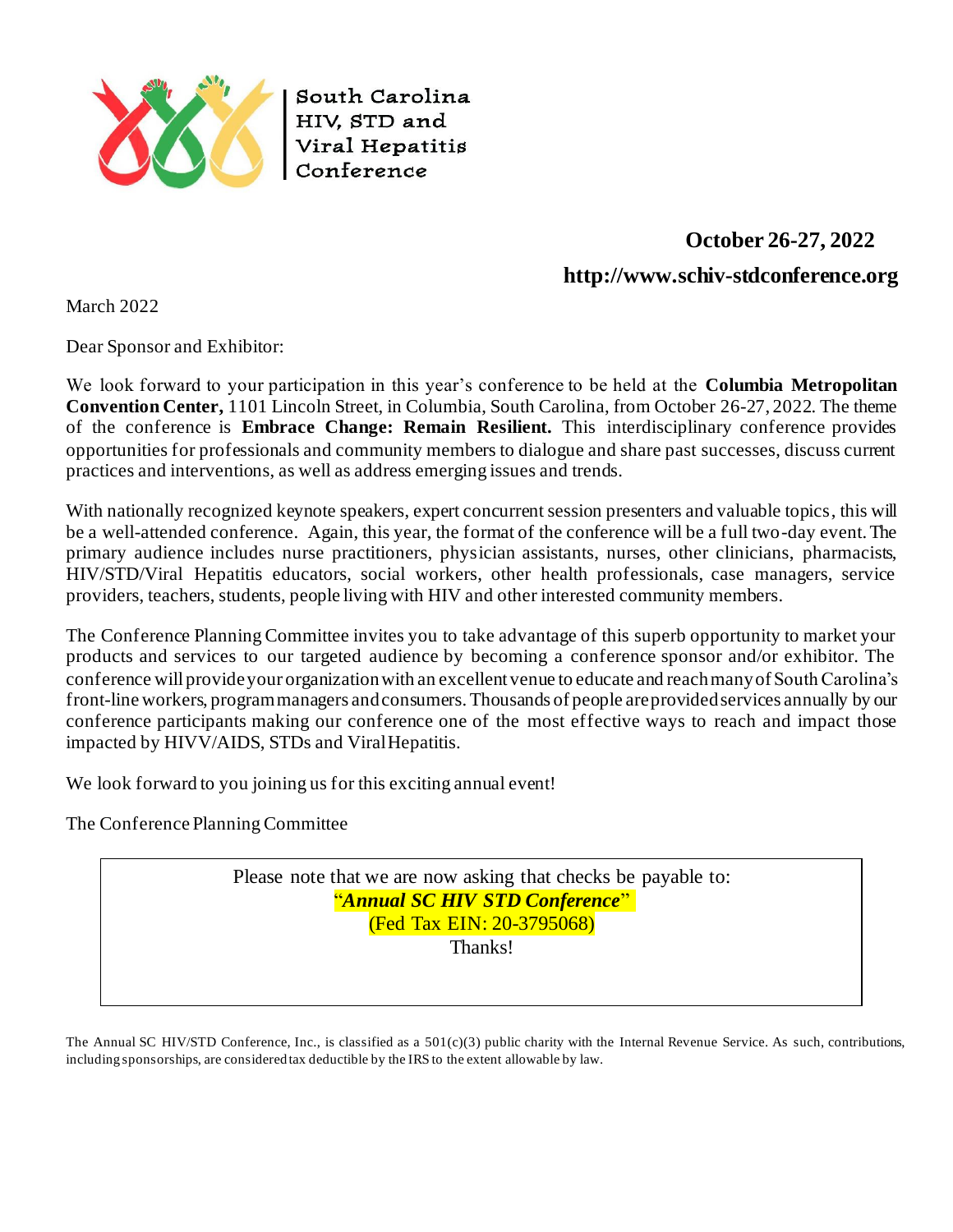|                                  | Sponsorship Levels |         |          |         |                |               |                       |             |
|----------------------------------|--------------------|---------|----------|---------|----------------|---------------|-----------------------|-------------|
| Items by                         | Conference         | Diamond | Platinum | Gold    | Silver         | <b>Bronze</b> | Non-                  | Commercial  |
| Sponsorship                      | Partner            | Sponsor | Sponsor  | Sponsor | Sponsor        | Sponsor       | Profit                | /For Profit |
| Level                            |                    |         |          |         |                |               | $\sqrt{\text{State}}$ |             |
|                                  |                    |         |          |         |                |               | Agency                |             |
| Exhibit booth<br>$10'$ x 6'      | $\overline{2}$     |         |          |         |                |               |                       |             |
| Full conference<br>registrations | 20                 | 12      | 6        | 3       | $\overline{2}$ |               |                       |             |
| Name badge<br>with sponsorship   |                    |         |          |         |                |               |                       |             |
| Logo display<br>in program       |                    |         |          |         |                |               |                       |             |

# **Sponsorship Levels**

### **Conference Partner (\$10,000):**

- Recognition as a Conference Partnering conference materials and on the conference Г.
- Г website Twenty (20) complimentary conference registrations
- $\overline{\Box}$ Two (2) 10' x 6' exhibit spaces with electricity (includes two 6' x 30" tables) Badge
- indicating sponsorship level for each registrant listed on your sponsorship form Г.

#### **Diamond Sponsor (\$5,000):**

- Recognition as a Diamond Sponsor in conference materials and on the conference
- website Twelve (12) complimentary conference registrations  $\Box$
- Γ. One (1) 10' x 6' exhibit space with electricity (includes one 6' x 30" table)
- Badge indicating sponsorship level for each registrant listed on your sponsorship form Г.

### **Platinum Sponsor (\$2,500):**

- $\Box$ Recognition as a Platinum Sponsor in conference materials and on the conference
- website Six (6) complimentary conference registrations  $\Box$
- $\Box$ One (1) 10' x 6' exhibit space (includes one 6' x 30" table)
- Badge indicating sponsorship level for each registrant listed on your sponsorship form

### **Gold Sponsor (\$1,350):**

- Recognition as a Gold Sponsor in conference materials and on the conference website
- Three (3) complimentary conference registrations Г
- $\Box$ One (1) 10' x 6' exhibit space (includes one 6' x 30" table)
- Badge indicating sponsorship level for each registrant listed on your sponsorship form

#### **Silver Sponsor (\$900):**

- $\Box$ Recognition as a Silver Sponsor in conference materials andon the conference
- П website Two  $(2)$  complimentary conference registrations
- One (1) 10' x 6' exhibit space (includes one 6' x 30" table)  $\Box$
- Badge indicating sponsorship level for each registrant listed on your sponsorship form

### **Bronze Sponsor (\$700; the base level for commercialexhibitors):**

- Recognition as a Bronze sponsor in conference materials and the conference Г
- website One (1) complimentary conference registration  $\overline{\Box}$
- Г One (1) 10' x 6' exhibit space (includes one 6' x 30" table)

# **Exhibit Only**

The Exhibit Only Fee for Non-profit Organizations/State Agencies is \$400. The Exhibit Only Fee for Commercial/ For Profit Exhibitors is \$600.

The conference's*Exhibit Only* name badges provide access only to the Exhibit Hall and the registration area. The *Exhibit Only* designation does not include the conference registration fee, which includes attendance at the keynote and concurrent sessions and luncheons.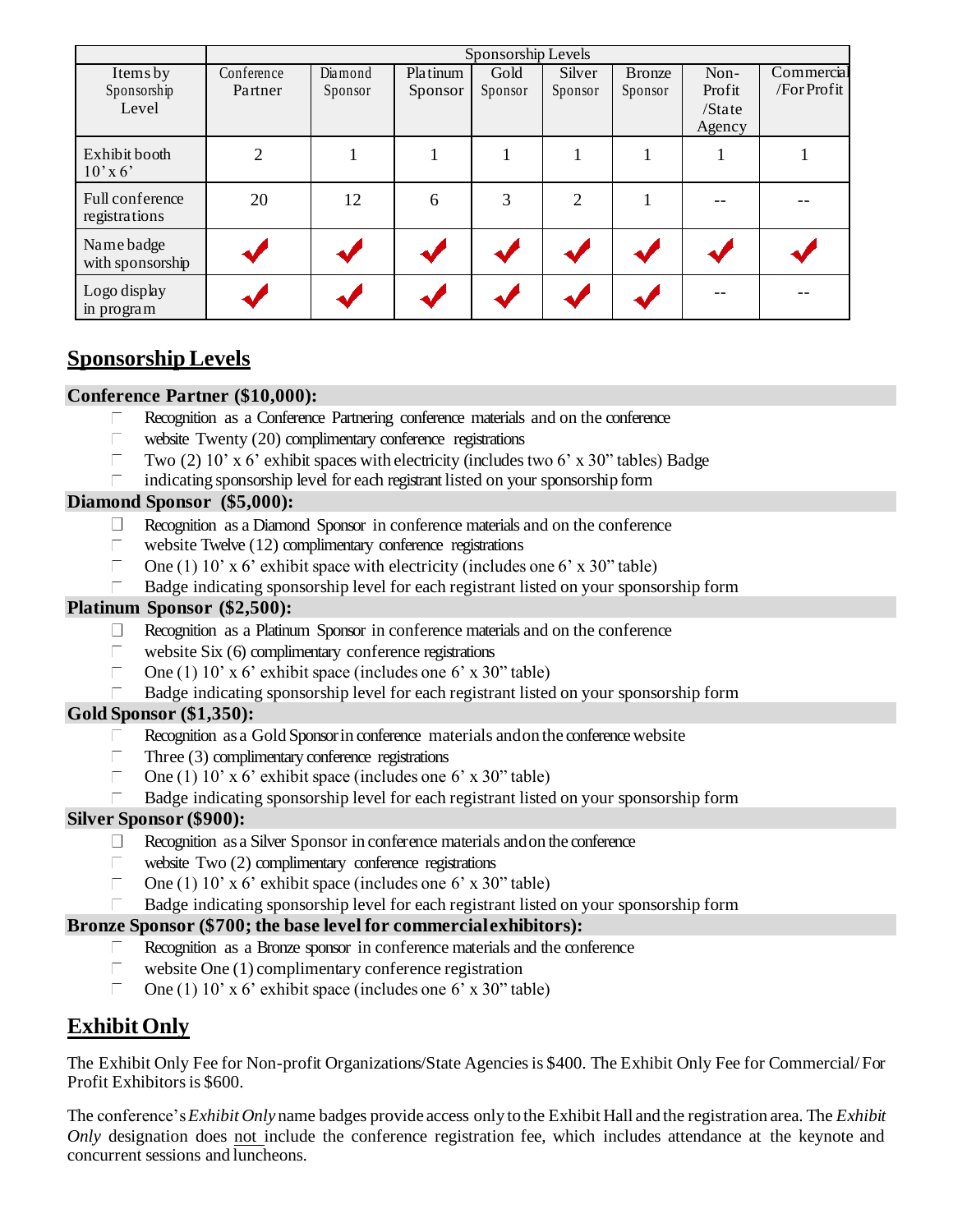# **Additional Sponsorship Opportunities**

### **Conference Keynote Speakers - \$3,000**

If you are interested in sponsoring one of our nationally recognized speakers who will motivate and energize the audience by exposing them to new ideas as they participate in educational and networking opportunities, please contact Chris Skope (843) 792-1348. Acknowledgment will include special program recognition.

## **Conference Scholarships for People Living with HIV/AIDS (PLWHA) - \$270/scholarship**

Conference Registration Scholarships provide PLWHA from throughout South Carolina, who otherwise would not be able to attend, with the opportunity to participate in the conference and gain valuable tools and strategies to strengthen their lives. We can work with you to customize a scholarship level or program tomeet your objectives. For optimal exposure and recognition, the conference will inform scholarship recipients that their scholarship is the result of your sponsorship as well as recognize your organization in the conference program. For more information, contact Inez Morris (864-787- 2845 or [inezmorris54@gmail.com](mailto:inezmorris54@gmail.com)).

## **Deadlines to Remember**

**September 6, 2022** – Deadline for receipt of exhibit application **September 16, 2022 –** Deadline for sponsors/exhibitors to receive recognition in program brochure **September 19, 2022 –** Cancellation deadline for exhibitors to receive a refund (less a \$50 processing fee) **October 7, 2022** – Chris Skope/Pam Harper to be notified of any changes in confirmed registrants

*Note:* The conference will accept exhibitor registrations after the **September 16** deadline **if space is available**; however, those exhibits will not receive acknowledgement in the conference program brochure*.*

## **Exhibit Space Assignments**

Exhibit spaces are assigned on a payment priority basis. Don't wait - register today!

*Note:* The conference will not accept personal checks on site. *Note:* Grants to the conference do not include exhibit space.

# **Exhibit Installation and Dismantling**

The exhibit hall will be open Tuesday, October 25 from 3:30pm until 6:00pm for set up. All exhibits must be installed and ready for the exhibit hall opening at 8:00am Wednesday, October 26. **Nothing may be attached to the walls inside or outside of the exhibit hall**. Breakdown is scheduled for Thursday, October 27 between 2:00pm and 3:30pm. All trash must be disposed of at that time according to instructions provided at check-in. *Note:* All exhibit materials must be removed by the exhibitor by 3:30pm on Thursday, October 27. Failure to do so will result in a \$100.00 service charge to the exhibitor.

# **Electricity, Telephone and Internet Connections**

Electricity for your exhibit table is available for an additional charge of \$100. This must be requested in advance and paid with the sponsor/exhibitor fees. (Electricity is included for **Conference Partner** and **Diamond Level** supporters.) Wireless Internet connections are free but wired Internet connections are only available through the Convention Center at an additional charge of \$250 to be paid by the Exhibitor (in advance).To arrange for wired high-speed Internet connections, please contact Chris Skope (843-792-1348or [skopecm@musc.edu](mailto:skopecm@musc.edu)).

**This brochure will be available for download and/or printing on the conference website:** [www.schiv-stdconference.org](http://www.schiv-stdconference.org/)**.**

If you have any further questions, please contact

Chris Skope (843-792-1348 o[r skopecm@musc.edu\)](mailto:skopecm@musc.edu) or Pam Harper (803-286-4121).